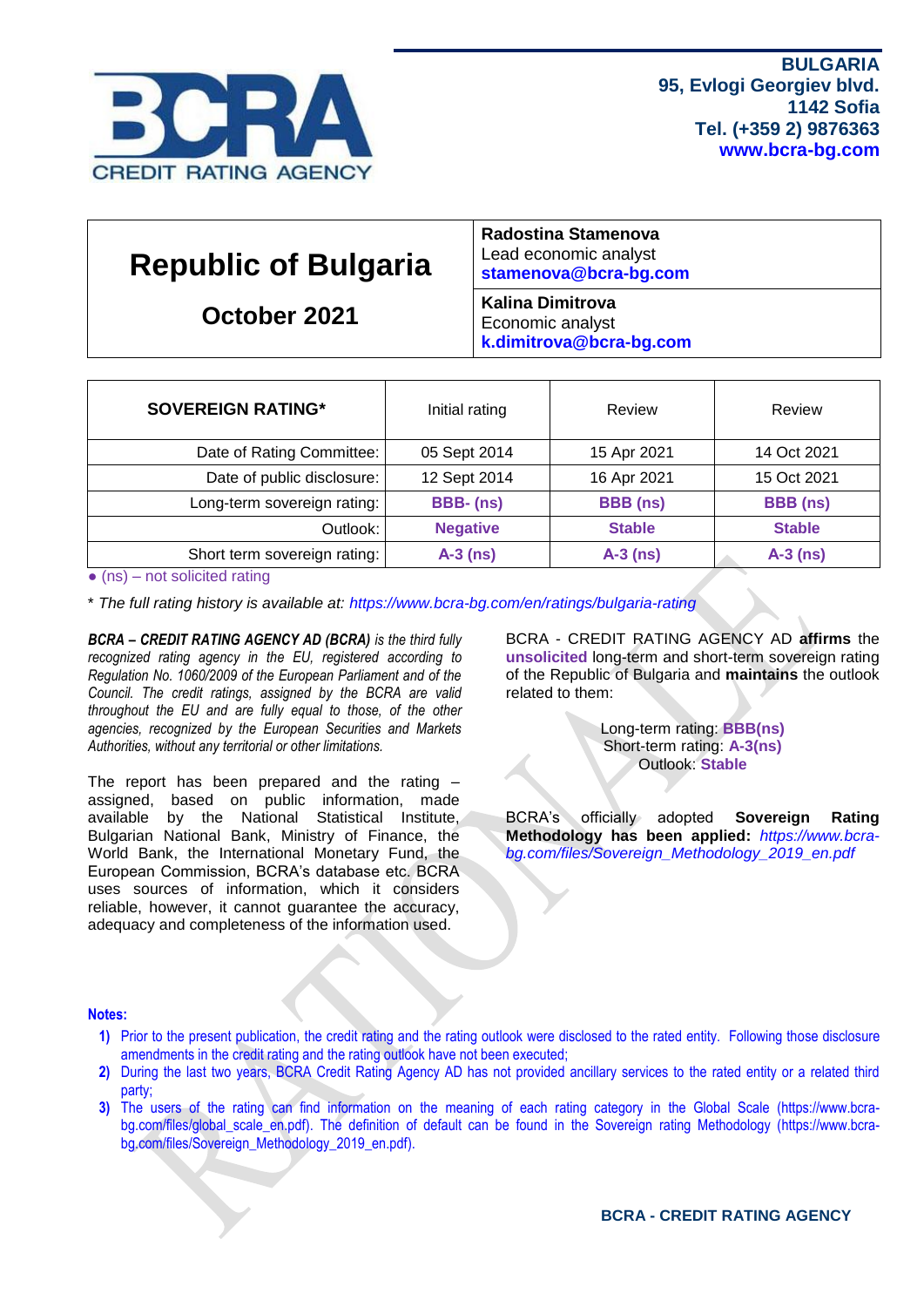

# SOVEREIGN RATING **Republic of Bulgaria BBB(ns) / A-3(ns) (outlook: stable) October 2021**

**95, Evlogi Georgiev blvd., fl. 1** 1142 Sofia

#### **Overview of Rating Factors**

Bulgaria has been governed by a caretaker cabinet for most of 2021, after а new government was not formed following the April 4 regular parliamentary elections. The same scenario was repeated after the July 11 vote. The results showed highly fragmented representation in the elected MPs, partly reflecting the public sentiment expressed during the civil protests from the summer of 2020. Thus, the third parliamentary vote of the year will be held along with the upcoming presidential elections on the  $14<sup>th</sup>$  of November. The future government will face a number of challenges - health (COVID crisis and low vaccination rates), socio-economic (the state of *emergency epidemic situation* and protests in the most affected sectors) and fiscal (the implementation of the budget for 2021 and the 2022 budgetary procedure), including the implementation of the National Recovery and Resilience Plan under the EU mechanism.

Growing political instability is captured by governance indicators. According to the World Bank's estimations<sup>1</sup>, the most notable decline in 2020 was in the government effectiveness indicator, which reflects perceptions of the quality of public services and public administration, the degree of its independence from political pressure and the policy pursued in this area.

**Figure 1:** Contributions to real GDP growth: 2016 – H1 2021



*Source: National Statistical Institute*

The **Bulgarian economy** declined by 4.2% in 2020 as a result of the pandemic and the unprecedented measures to curb it, but the recovery of economic activity is already underway. According to preliminary data for the first half of 2021, the country's real GDP grew by 3.1% YoY, supported by domestic demand. The household individual consumption grew by 6.1%

**tel.: (+359-2) 987 6363 www.bcra-bg.com** 

compared to the same period in 2020 in line with the increase in income and consumer confidence. Government expenditures maintained their positive contribution to the overall increase in final consumption as well. Recovery is also observed in investment activity, as investments in fixed capital reported annual growth of 3%. On the other hand, net exports constrained GDP growth in the first half of 2021 due to the outpacing growth rate of imports relative to exports. In real terms, exports of goods and services increased by 8.5% YoY, while imports increased by 14.4%.

**Figure 2:** Contribution to real GVA growth: 2016 – H1 2021



*Source: National Statistical Institute*

On the supply side, **gross value added** increased by 1.7% in the first half of 2021 on an annual basis, with major contributions by services and industry. Value added in the industrial sector registered a real growth of 2.3%, while construction remained negative in the first quarter of 2021 and hence, reported an annual decline of 3% on average for the first half of the year. The recovery in the services sector is due both to the easing of anti-epidemic measures in the second quarter and somewhat to the low base in the previous year.

The gradual recovery of economic activity in the main trading partners expectedly had a positive effect on the country's **export in goods**, which in the first half of 2021 grew nominally by 21.5% YoY. Among commodity groups, base metals and machinery had a major contribution, and the nominal growth results both from the change in real physical volumes and the price component. In line with rising domestic demand, **imports'** growth of 25.3% YoY outpaced those of export. The import's increase was also largely determined by investment goods and base metals, but fuels had the largest positive contribution due to the jump in their prices.

1

<sup>&</sup>lt;sup>1</sup> The Worldwide Governance Indicators (WGI).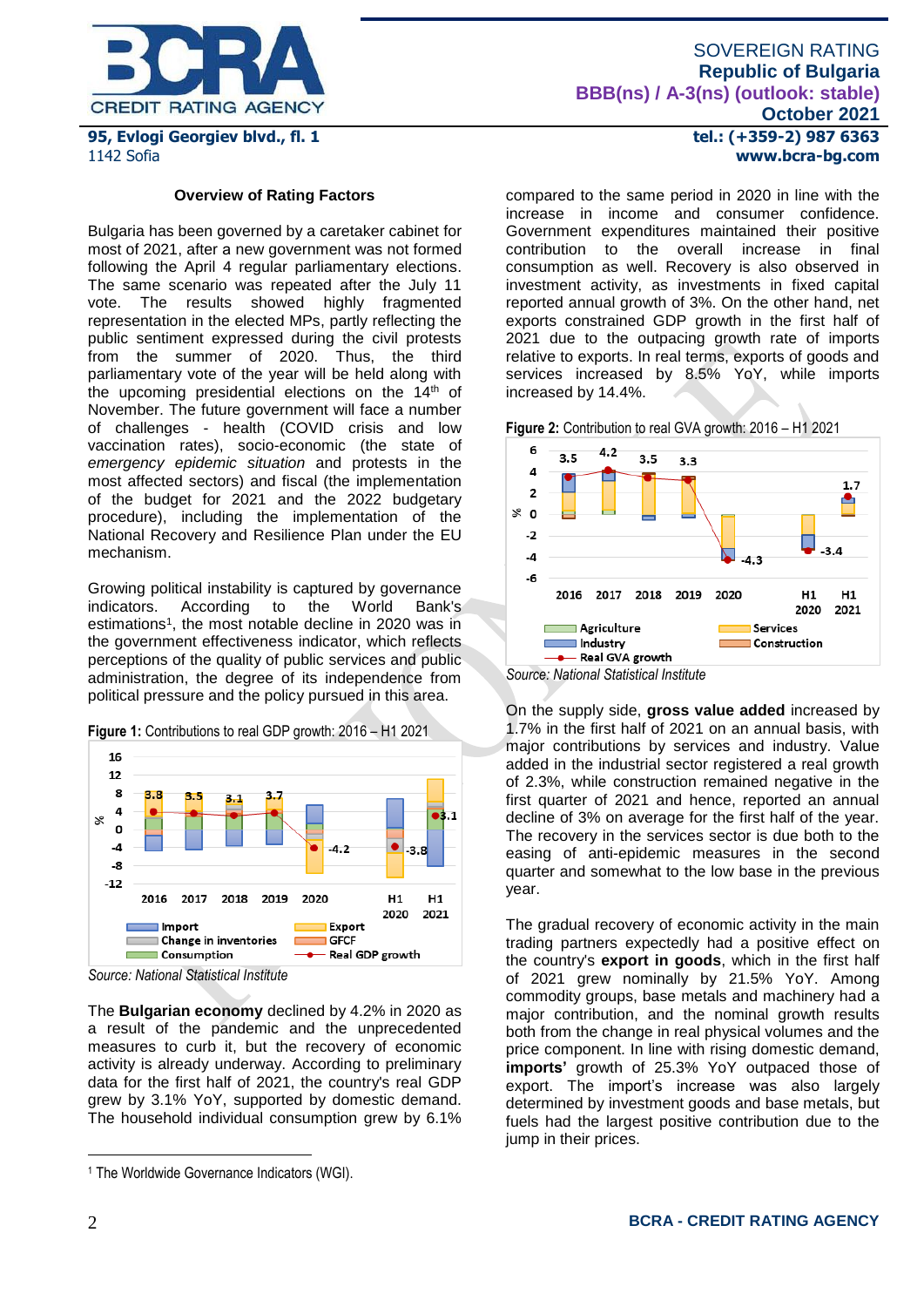



In the period January-June 2021, the **current account** of the economy registered a deficit of EUR 380 million after the positive balance of EUR 598 million for the same period in 2020. The outpacing growth of nominal imports of goods compared to exports resulted in a widening of the trade deficit by 105.3% on an annual basis, while the services surplus increased by 27.8%, somewhat limiting the general deterioration of the current account balance. Concurrently, the primary income deficit increased by 48.7%, mainly due to the higher amount of paid investment income on direct investments. The 29.5% decrease in the secondary income surplus due to lower remittances from Bulgarian citizens working abroad had an additional negative effect.

Despite the uncertainty caused by the pandemic, the inflow of **foreign direct investment** (FDI) to the country reported an upward dynamics in 2020. However, preliminary data for the first half of 2021 indicated a decrease of 39.5% on an annual basis. Net FDI<sup>2</sup> in this period amounted to EUR 460 million (0.7% of projected GDP) and was accumulated entirely from reinvested earnings, while debt instruments and equity registered an outflow.



**Figure 4:** Gross external debt: 2016 – H1 2021

**tel.: (+359-2) 987 6363 www.bcra-bg.com** 

The country's **gross external debt** amounted to EUR 39 581 million (62.2% of projected GDP) at the end of June 2021 slightly decreasing by EUR 47 million (0.1%) compared to the end of 2020. It stemmed from the private sector decline, mainly banks' dynamics. On the other hand, the debt of the general government sector increased by 3.8%, reaching EUR 8 329 million. Debt with residual maturity over one year prevails in the total debt structure with a relative share of 61.1%.

In the period January-June 2021, the **BNB's international reserves** decreased by EUR 1 137 million (3.7%) compared to the end of 2020, reaching EUR 29 711 million. The reserve coverage of the average imports of goods and non-factor services remains traditionally high (equal to 9.6 months) and the coverage of the monetary base amounts to 140.1%, which is a solid buffer guaranteeing the stability of the fixed exchange rate until the adoption of the euro.

Concurrently, the **net international investment position** continues to improve due to the outpacing growth of gross external assets compared to the increase in liabilities. The negative balance has fallen to 22.0% of GDP compared to 26.6% in 2020.

**Figure 5:** HICP – an annual rate of change: I 2019 – VIII 2021





The HICP annual rate of **inflation** accelerated significantly in the course of 2021, rising from -0.3% in January to 2.5% in August. The energy products, whose prices are rising as a result of the jump in international oil prices have contributed the most to upward dynamics. We expect the gradual acceleration of inflation to continue in the fourth quarter, as well as in 2022, as the pressure of energy prices will be complemented by the growth of domestic demand and increases in some administratively regulated prices.

The **labour market** conditions expectedly deteriorated in 2020, mainly as a result of the anti-epidemic measures, and the subsequent waves of the pandemic contributed to the hesitant recovery from

*Source: Bulgarian National Bank*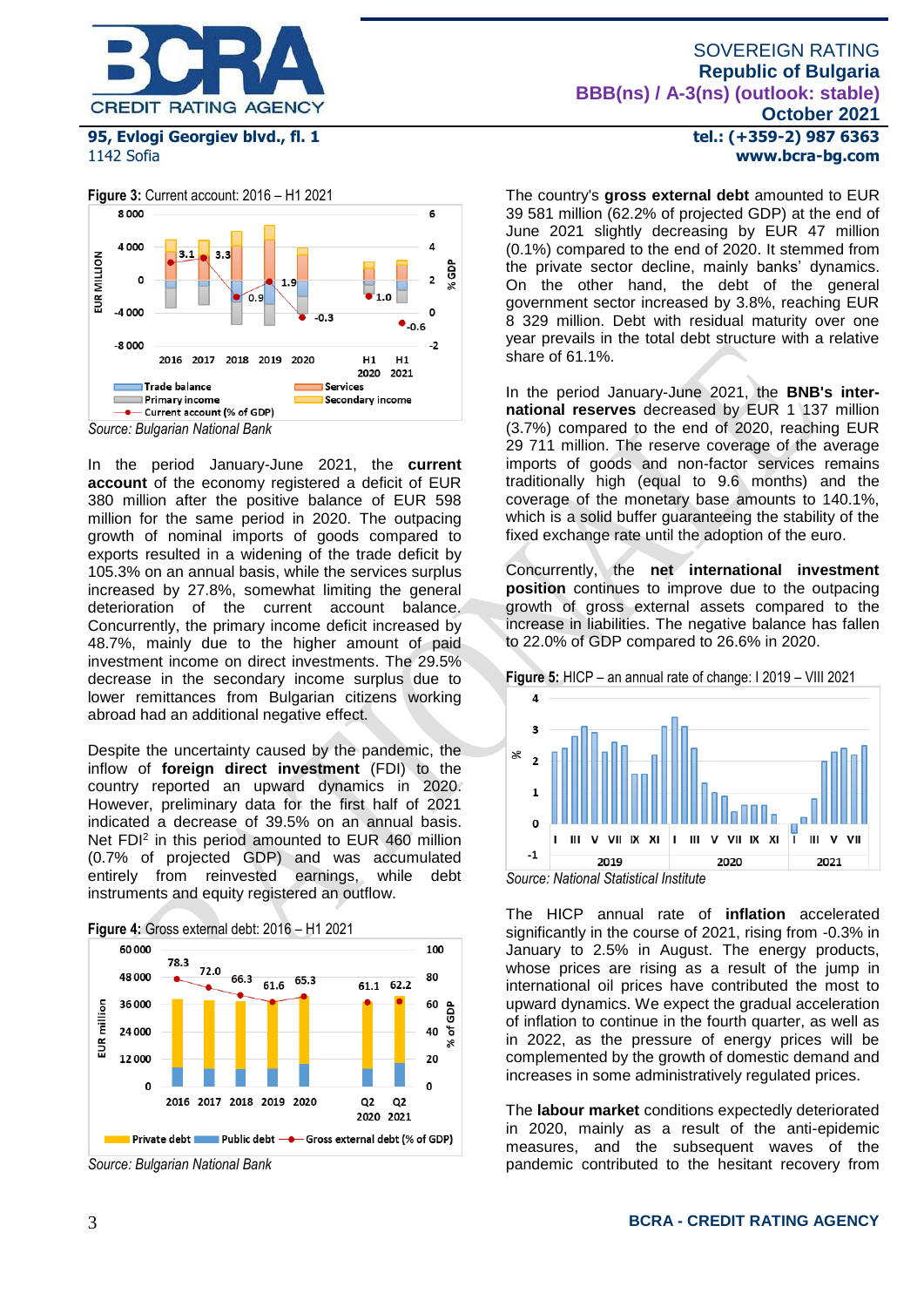

the initial shock. The LFS unemployment rate reached 5.1% in 2020 (4.2% a year earlier) and 5.6% in the second quarter of 2021, along with a slight increase in economic activity. Since May, the number of registered unemployed according to the Employment Agency (15-64 y.o.) has dropped again below 200 thousand people for the first time since December 2019.

**Labour incomes** maintain their upward trend as of mid-2021, with the fastest pace in the sectors of healthcare and public administration and the slowest in real estate operations. Some recovery is seen in the Accommodation and food service activities - the economic branch with still the lowest salaries. The minimum wage has risen since the beginning of the year to BGN 650 or by 6.6% in nominal terms, and partial support for maintaining wages in the crisis situation has been still available from some government programs. The monthly gross salary amounted to BGN 1 494 on average in the first half of 2021 (BGN 1 387 in 2020). Measured by GDP in PPP per capita, the purchasing power in Bulgaria reached 54.5% and 51.7% of the EU and EA averages, respectively in 2020.



The negative socio-economic effects of the pandemic have been testing the **fiscal sustainability** of the countries, but Bulgaria has faced the current crisis with accumulated reserves and a low level of government debt thanks to its long-standing budgetary discipline. These factors provided fiscal space for stimulating discretionary measures, as a result of which the CFP cash deficit reached the conditional threshold of 3% of GDP.

However, the deterioration of the epidemic situation at the end of 2020 posed new challenges to public finances, necessitating both the extension of support **tel.: (+359-2) 987 6363 www.bcra-bg.com** 

measures and the introduction of new ones within the current year.

The total budget expenditures increased at an annual rate of 19.8% in the first eight months of 2021. The total dynamic was determined by the increase in current expenditures, while capital expenditures decreased by 5.4%. The social security expenditures rose by 18.3% owing to the actualisation of pensions and the anti-crisis supplements to them, as well as to the increase in the costs for unemployment benefits. Next by contribution to the growth of total budget expenditures were expenses on subsidies rising by 60.1% YoY with respect to payments under the schemes for subsidised employment and working capital support. Personnel expenditures grew by 17.7% as a result of the increase in salaries in the budget sphere.

Concurrently, the total budget revenues grew by 16.2% in the period January-August 2021 compared to the same period in 2020, with the leading contribution of the tax revenues with an increase of 14%. Revenues from direct taxes, social security and VAT marked double-digit growth rates as a result of the recovery of economic activity and measures to improve collection. A hike of 44.3% was also reported in non-tax revenues, including the initial concession fee for Sofia Airport with a one-time effect for the year.

The excess of revenues over expenditures as of August 2021 formed a positive budget balance under the Consolidated Fiscal Program amounting to BGN 881 million (0.7% of the projected GDP), which, however, represented a decrease of 45.5% compared to the surplus reported for the same period in 2020. The originally planned CFP deficit for 2021 was 3.9% of GDP, but it was revised to 3.6% of GDP. Given the lack of a regular government, budget estimates for next year are still unclear. The sustainability of public finances is going to be supported by the EU's Recovery and Sustainability Mechanism, but a major risk to the pace of fiscal consolidation in the coming years remains the development of the pandemic.

**Government debt** at the end of August 2021 amounted to BGN 28 348 million (22.8% of projected GDP) increasing by BGN 843 million compared to the end of 2020. Maturing government securities payments exceeded the amount of newly issued government securities on the domestic market in the period January-August 2021. Accordingly, the reported increase in government debt was entirely due to external loans, as the amount of external debt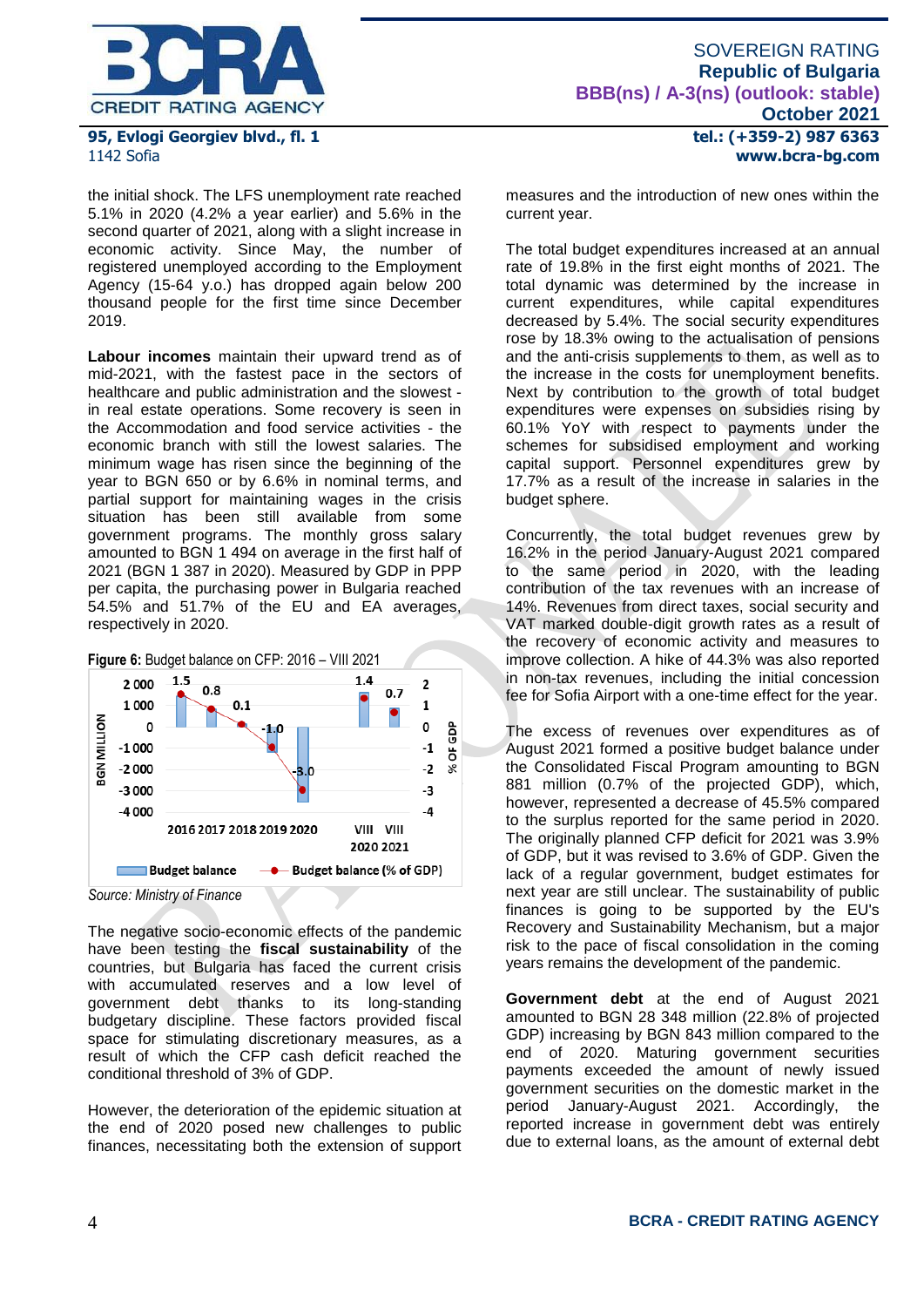

increased by BGN 850 million and its relative share reached 80.1% of total government debt.



*Source: Ministry of Finance*

In May 2021, the Bulgarian government received funds in the form of a loan of EUR 511 million under the European instrument for temporary support to mitigate unemployment risks in an emergency (SURE) following the outbreak of the COVID-19 pandemic.

The debt-to-GDP ratio of Bulgaria remains the second lowest in the EU (after Estonia), although increased, and the interest rate and currency structures of debt minimise market risks. The relative share of debt with floating interest rates accounted for only 2.1% of the total central government debt at the end of August 2021. Euro-denominated debt predominated in the currency structure with a share of 81.4%, followed by the debt in national currency with a share of 18.3%, which determines a low currency risk in the context of the fixed exchange rate of the lev to the euro.

**Figure 8:** Currency structure of Central Government sector debt: as of end-August 2021



*Source: Ministry of Finance*

Government debt sustainability is also underpinned by the low share of interest payments, which amounted to only 1.4% of total revenues in 2020. Bulgarian government securities have the lowest **yield** among the non-euro area EU Member States. The long-term

**tel.: (+359-2) 987 6363 www.bcra-bg.com** 

interest rate for convergence assessment purposes stood at 0.14% as of August 2021 (-0.08% being the EA average). These results demonstrate high investor confidence, built on long-standing fiscal discipline, low government debt and ERM II accession.

**Figure 9:** Long-term interest rate for convergence assessment purposes: I 2019 – VIII 2021



In July 2021 (one year after Bulgaria became a member of the EU Banking Union, and the Bulgarian lev was officially included in the ERM II), the National Plan for the Introduction of the Euro in the Republic of Bulgaria with a target date of January 1, 2024 was presented.

Concurrently, the performance of the **banking sector** remains stable. The sustained growth of the deposit base, as well as the timely regulatory measures, support the solvency of the banking system, which maintains high levels of total capital adequacy (22.9%) and liquidity (LCR of 272.5%) as of end-June 2021.

The non-financial sector credit growth remained moderate in the first half of 2021 (after the slowdown in 2020 to 4.8%) reaching 6.8% on an annual basis, with higher activity of individual clients. Under the *Procedure for Deferral and Settlement of Liabilities Payable to Banks and their Subsidiaries – Financial Institutions*, debts amounting to BGN 9,7 billion or 92.6% of applications submitted have been approved by the expiration of the measure as of end-March 2021. At the end of August 2021, the gross value of deferred loans amounted to BGN 9 billion or 12.6% of the total portfolio. Deferred liabilities under this Procedure have not been classified as nonperforming, which contributed to the further reduction of non-performing loans ratio to 7.7% (excluding credit institutions) at the end of June 2021 - by 1.3 pp. lower on an annual basis. With the expiration of the credit moratorium, the effects of the crisis on the financial condition of borrowers and the expected deterioration in the quality of bank portfolios will begin to materialise.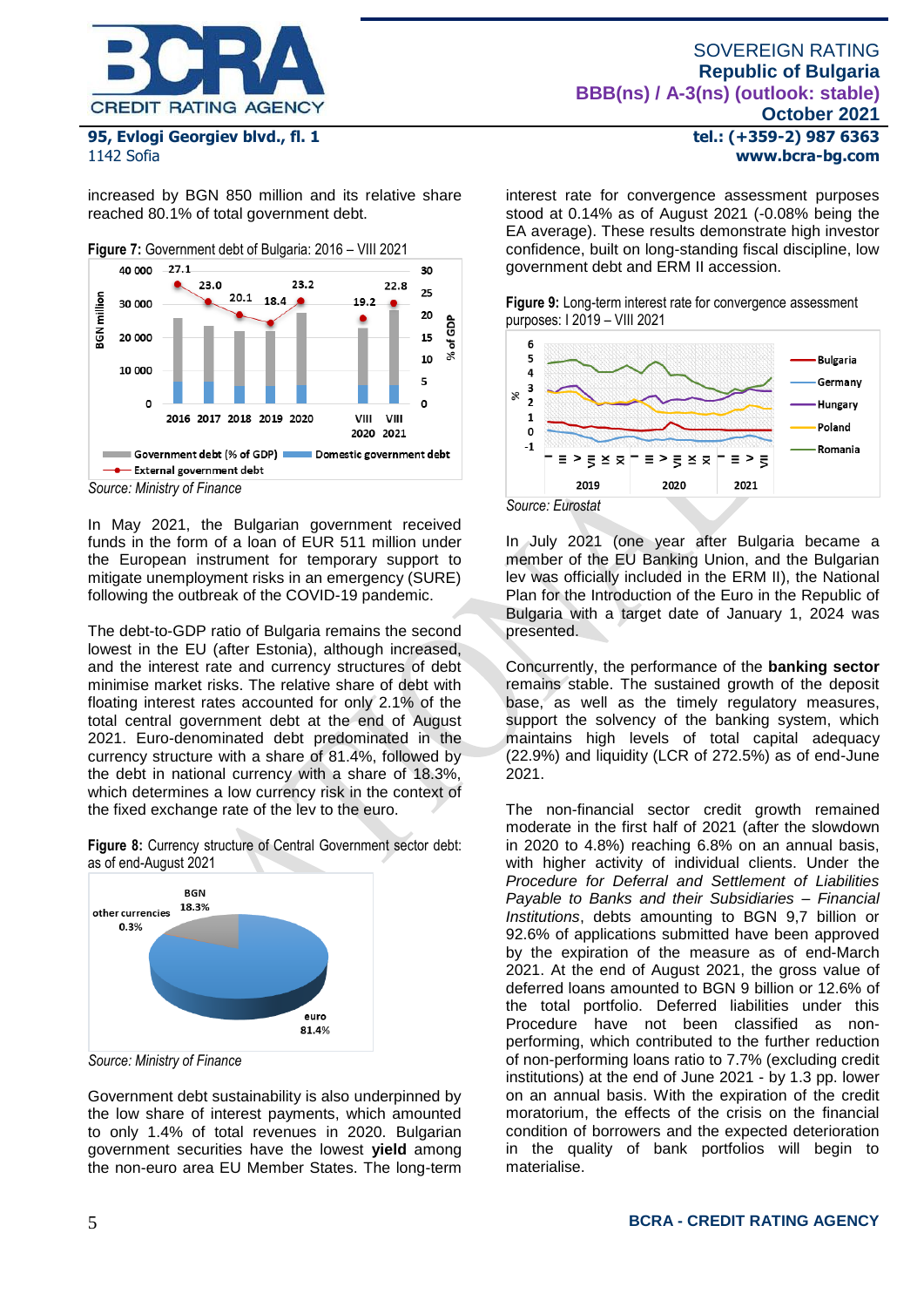

## SOVEREIGN RATING **Republic of Bulgaria BBB(ns) / A-3(ns) (outlook: stable) October 2021**

**tel.: (+359-2) 987 6363 www.bcra-bg.com** 

**95, Evlogi Georgiev blvd., fl. 1** 1142 Sofia

**Figure 10:** TTM profit in the banking system: 2016 – H1 2021



*Source: Bulgarian National Bank*

Low interest rates, subdued economic activity and new challenges for banking institutions themselves are putting pressure on profitability. In the first half of 2021, however, there a partial recovery of the financial result was seen and, unlike at the end of the previous year, net interest income and net fees and commission income increased, while the value of impairments decreased. The 2020 profit, which was 51.4% lower on an annual basis, should be fully capitalised according to the BNB guidelines (as in 2019) in regard to the continuing economic uncertainty.

#### **Outlook**

The **stable outlook** reflects BCRA's opinion that risks to Bulgaria's sovereign rating are currently balanced. The decline was relatively limited in 2020, and the recovery of economic activity has already recovery of economic activity has already commenced. The deterioration in fiscal balances is justified in view of the countercyclical impact of discretionary measures, as well as despite the increase in government debt, its risk profile remains favourable. The dynamics of the balance of payments pre-supposes retaining a stable external position and maintaining high levels of reserve adequacy. Concurrently, uncertainty regarding the short-term forecasts for the development of the coronavirus pandemic remains and stems also from the course of the political cycle in the country.

Factors that could lead to **positive** pressure on the Sovereign Rating and/or the Outlook include:

- Formation of a regular government and implementation of important structural reforms and progress in problematic areas for the country such as the fight against corruption and the rule of law;
- Sustainable recovery of economic activity and acceleration of the real convergence to the EU average income level;
- Progress in joining the euro area process.

The Sovereign Rating and/or the Outlook would be **negatively** affected in case of:

- Slowdown in fiscal consolidation, leading to a serious increase in the level of government debt;
- Renewal of external imbalances and decline in international reserves;
- The emergence of stress in the financial system of the country.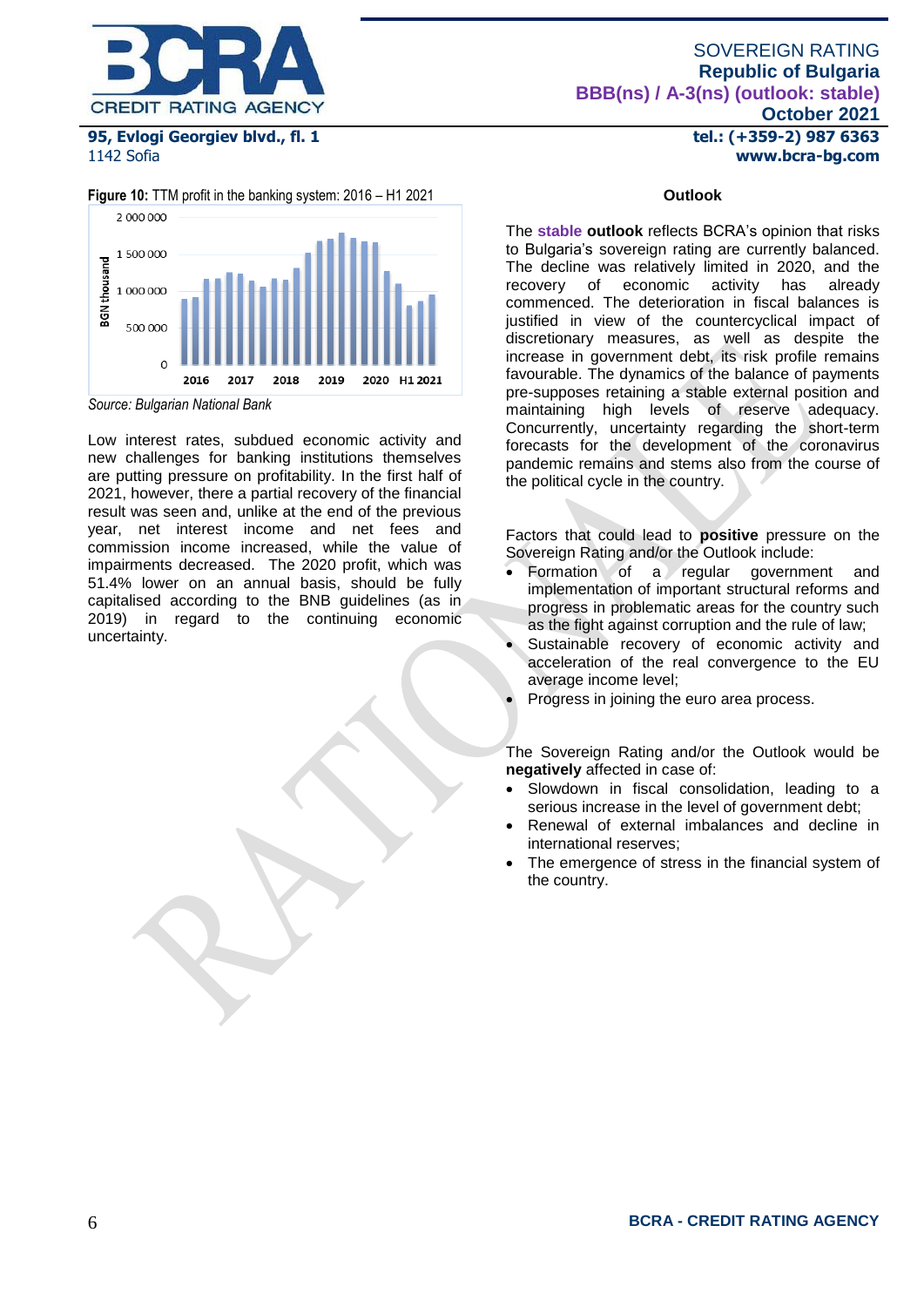

# **Republic of Bulgaria BBB(ns) / A-3(ns) (outlook: stable)**

**95, Evlogi Georgiev blvd., fl. 1** 1142 Sofia

## **tel.: (+359-2) 987 6363 www.bcra-bg.com**

**October 2021**

SOVEREIGN RATING

#### **Regulatory announcements**

#### **Rating initiative:**

#### **This rating is unsolicited**

| <b>Unsolicited sovereign rating</b>                    |     |  |  |  |  |  |
|--------------------------------------------------------|-----|--|--|--|--|--|
| With Rated Entity or Related Third Party Participation | NO. |  |  |  |  |  |
| <b>Access to Internal Documents</b>                    | NO. |  |  |  |  |  |
| With Access to Management                              | NΩ  |  |  |  |  |  |

The complete version of BCRA's policy on unsolicited credit/sovereign ratings can be downloaded through the following link:

[https://www.bcra-bg.com/files/policy\\_unsolicited\\_rating\\_en.pdf](https://www.bcra-bg.com/files/policy_unsolicited_rating_en.pdf)

## **Summary minutes of the Rating Committee:**

On the 14<sup>th</sup> of October 2021, Rating Committee of BCRA – CREDIT RATING AGENCY (BCRA) had a session, on which the **Report regarding the affirmation of the unsolicited sovereign rating of Republic of Bulgaria** was discussed. The session was run by D.Sc. (Econ.) Mr. Kiril Grigorov, in his capacity as chairmen of the Rating Committee.

The members of the Rating Committee discussed the grades of numerous credit rating factors included in the **Sovereign Rating Model** according to the **Sovereign Rating Methodology**. Key points discussed included:

- The current political situation in the context of the forthcoming elections;

- The recovery of the economic activity;
- The external indicators' dynamics;
- The execution of the Consolidated Fiscal Program and fiscal measures;
- The sovereign debt sustainability;
- The current condition of the banking sector.

The current sovereign rating and the related outlook have been affirmed based on the above discussion.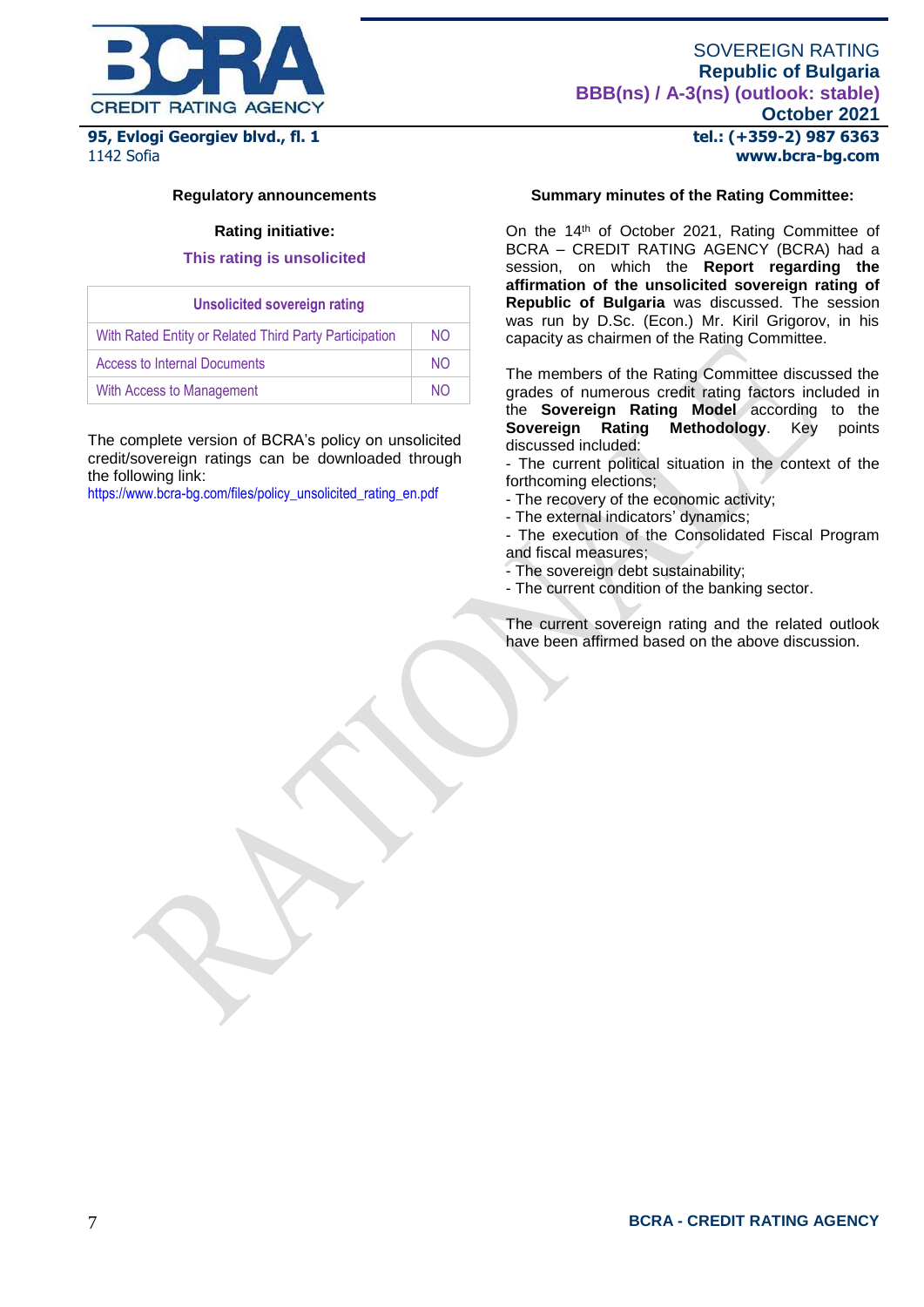

J.

## **Main Macroeconomic Indicators:**

| <b>Republic of Bulgaria</b>                             |                        |          |          | Developing economy <sup>1</sup> |          |          |          |  |  |
|---------------------------------------------------------|------------------------|----------|----------|---------------------------------|----------|----------|----------|--|--|
| <b>MAIN MACROECONOMIC INDICATORS</b>                    |                        |          |          |                                 |          |          |          |  |  |
|                                                         | H1 2021                | H1 2020  | 2020     | 2019                            | 2018     | 2017     | 2016     |  |  |
| Gross domestic product (million BGN)                    | 58 221                 | 53 767   | 118 605  | 119 772                         | 109 743  | 102 345  | 95 131   |  |  |
| Final consumption (million BGN)                         | 47 329                 | 43 346   | 94 101   | 90 646                          | 83 618   | 77 561   | 72 340   |  |  |
| Gross capital formation (million BGN)                   | 10 338                 | 8926     | 22 488   | 25 280                          | 23 3 28  | 20 349   | 18 081   |  |  |
| Exports of goods and services (million BGN)             | 38 159                 | 31 664   | 66 581   | 76 884                          | 72 232   | 68 857   | 60 926   |  |  |
| Imports of goods and services (million BGN)             | 37 605                 | 30 170   | 64 565   | 73 038                          | 69 434   | 64 421   | 56 217   |  |  |
| GDP (annual real growth rate, %)                        | 3.1                    | $-3.8$   | $-4.2$   | 3.7                             | 3.1      | 3.5      | 3.8      |  |  |
| GDP per capita <sup>2</sup> (BGN)                       |                        |          | 17 105   | 17 170                          | 15 622   | 14 4 64  | 13 346   |  |  |
| Average gross monthly wages and salaries (BGN)          | 1 4 9 4                | 1 3 2 7  | 1 3 8 7  | 1 2 6 7                         | 1 1 4 6  | 1 0 3 7  | 948      |  |  |
| Unemployment rate <sup>3</sup> (population aged 15+; %) | 5.6                    | 5.9      | 5.1      | 4.2                             | 5.2      | 6.2      | 7.6      |  |  |
| HICP - annual average rate of change <sup>4</sup> (%)   | 0.8                    | 2.1      | 1.2      | 2.5                             | 2.6      | 1.2      | $-1.3$   |  |  |
| Exchange rate BGN / EUR                                 | 1.96                   | 1.96     | 1.96     | 1.96                            | 1.96     | 1.96     | 1.96     |  |  |
| Exchange rate BGN / USD                                 | 1.62                   | 1.78     | 1.72     | 1.75                            | 1.66     | 1.74     | 1.77     |  |  |
|                                                         | <b>EXTERNAL SECTOR</b> |          |          |                                 |          |          |          |  |  |
| in million EUR                                          | H1 2021                | H1 2020  | 2020     | 2019                            | 2018     | 2017     | 2016     |  |  |
| Current account                                         | $-380$                 | 598      | $-161$   | 1 1 4 8                         | 532      | 1736     | 1 4 9 3  |  |  |
| Trade balance                                           | $-1240$                | $-604$   | $-1945$  | $-2908$                         | $-2706$  | $-773$   | $-992$   |  |  |
| Services                                                | 1784                   | 1 3 9 6  | 3 0 5 9  | 4 8 9 4                         | 4 1 3 2  | 3 0 5 1  | 3 4 0 5  |  |  |
| Primary income                                          | $-1498$                | $-1008$  | $-2110$  | $-2612$                         | $-2689$  | $-2257$  | $-2416$  |  |  |
| Secondary income                                        | 574                    | 815      | 835      | 1773                            | 1795     | 1715     | 1496     |  |  |
| Capital account                                         | 441                    | 473      | 947      | 892                             | 602      | 530      | 1071     |  |  |
| Foreign direct investment <sup>5</sup>                  | 460                    | 760      | 2 2 7 3  | 1639                            | 968      | 1606     | 940      |  |  |
| Gross external debt                                     | 39 581                 | 37 058   | 39 627   | 37 716                          | 37 190   | 37 696   | 38 086   |  |  |
| International investment position, net                  | $-14029$               | $-16951$ | $-16129$ | $-18588$                        | $-20806$ | $-22563$ | $-23174$ |  |  |
| <b>BNB</b> reserve assets                               | 29 711                 | 0        | 30 848   | 24 836                          | 25 072   | 23 662   | 23 899   |  |  |
| % of GDP <sup>6</sup>                                   |                        |          |          |                                 |          |          |          |  |  |
| Current account                                         | $-0.6$                 | 1.0      | $-0.3$   | 1.9                             | 0.9      | 3.3      | 3.1      |  |  |
| Trade balance                                           | $-1.9$                 | $-1.0$   | $-3.2$   | $-4.7$                          | $-4.8$   | $-1.5$   | $-2.0$   |  |  |
| Services                                                | 2.8                    | 2.3      | $5.0\,$  | $8.0\,$                         | 7.4      | $5.8\,$  | $7.0\,$  |  |  |
| Primary income                                          | $-2.4$                 | $-1.7$   | $-3.5$   | $-4.3$                          | $-4.8$   | $-4.3$   | $-5.0$   |  |  |
| Secondary income                                        | 0.9                    | 1.3      | 1.4      | 2.9                             | 3.2      | 3.3      | 3.1      |  |  |
| Capital account                                         | 0.7                    | 0.8      | 1.6      | 1.5                             | 1.1      | 1.0      | 2.2      |  |  |
| Foreign direct investment <sup>5</sup>                  | 0.7                    | 1.3      | 3.7      | 2.7                             | 1.7      | 3.1      | $1.9\,$  |  |  |
| Gross external debt                                     | 62.2                   | 61.1     | 65.3     | 61.6                            | 66.3     | 72.0     | 78.3     |  |  |
| International investment position, net                  | $-22.0$                | $-28.0$  | $-26.6$  | $-30.4$                         | $-37.1$  | $-43.1$  | $-47.6$  |  |  |
| <b>BNB</b> reserve assets                               | 46.7                   | 46.2     | 50.9     | 40.6                            | 44.7     | 45.2     | 49.1     |  |  |